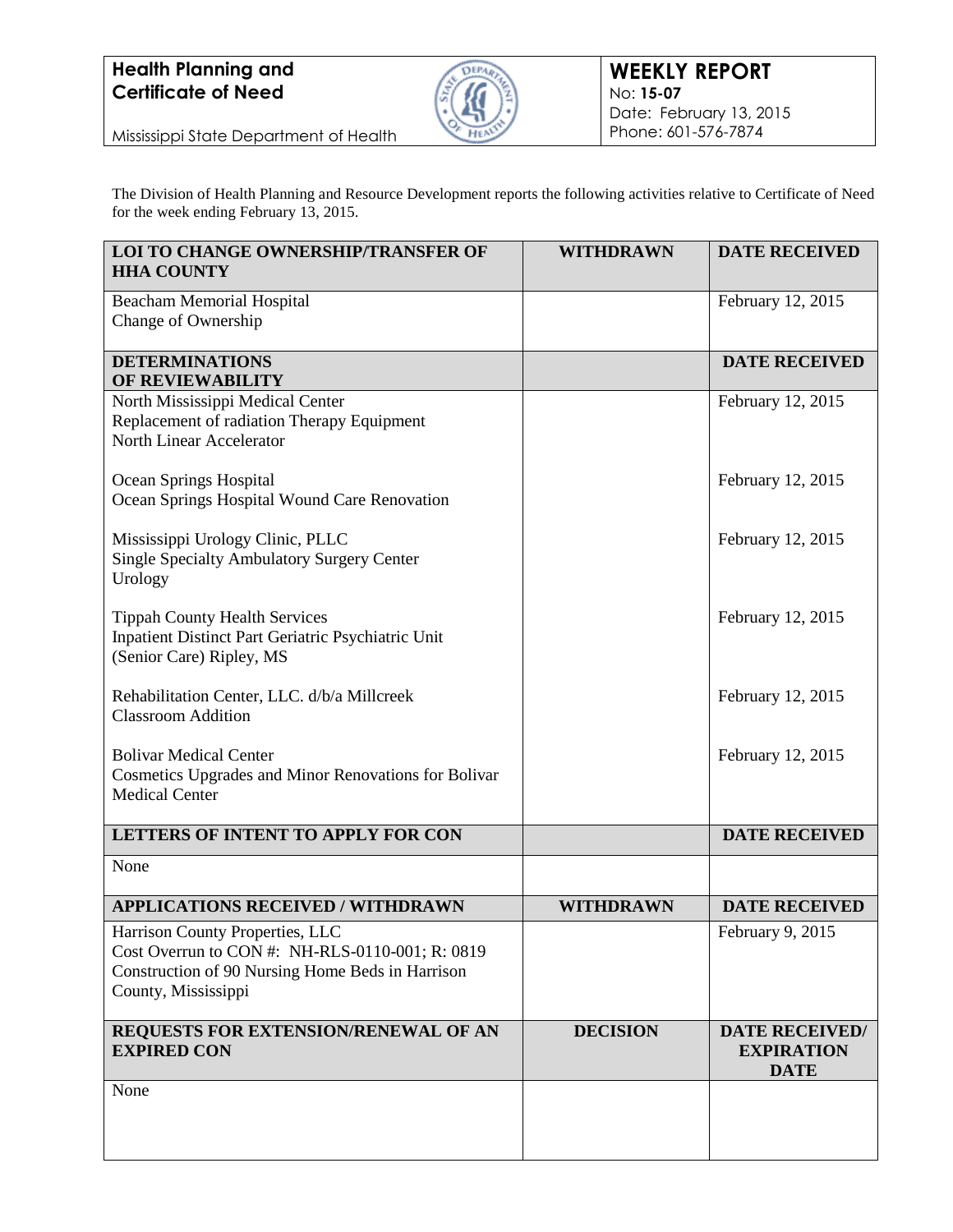## **Health Planning and Certificate of Need**



## **WEEKLY REPORT** No: **15-07** Date: February 13, 2015 Phone: 601-576-7874

Mississippi State Department of Health

| ADDITONAL MATERIAL ON NEGATIVE STAFF<br><b>ANALYSIS</b>                                                                                                                                                                                              |                    | <b>DATE RECEIVED</b>                                               |
|------------------------------------------------------------------------------------------------------------------------------------------------------------------------------------------------------------------------------------------------------|--------------------|--------------------------------------------------------------------|
| None                                                                                                                                                                                                                                                 |                    |                                                                    |
| CON APPLICATIONS DEEMED COMPLETE                                                                                                                                                                                                                     |                    | <b>DATE COMPLETE</b>                                               |
| None                                                                                                                                                                                                                                                 |                    |                                                                    |
| <b>FINAL ORDERS ISSUED</b>                                                                                                                                                                                                                           | <b>DECISION</b>    | <b>EFFECTIVE DATE</b>                                              |
| None                                                                                                                                                                                                                                                 |                    |                                                                    |
| <b>SIX-MONTH EXTENSION REQUESTS</b>                                                                                                                                                                                                                  | <b>DECISION</b>    | <b>EXPIRATION</b><br><b>DATE</b>                                   |
| None                                                                                                                                                                                                                                                 |                    |                                                                    |
| <b>HEARINGS DURING THE COURSE OF REVIEW</b>                                                                                                                                                                                                          | <b>REQUESTED</b>   | <b>DATE</b><br><b>SCHEDULED</b>                                    |
| <b>CON Review Number: ASC-NIS-0614-008</b><br>Madison Physician Surgery Center<br>Establishment of a Multi-Specialty Ambulatory Surgery<br>Center<br>Capital Expenditure: \$1,869,414.00<br>Location: Madison, Madison County, Mississippi           |                    |                                                                    |
| Requestor(s): Madison Physician Surgery Center                                                                                                                                                                                                       | September 10, 2014 | To Be Scheduled                                                    |
| CON Review: NH-CRF-0512-011<br>Hinds County Nursing & Rehabilitation Center, LLC<br>Construction/Relocation and Replacement of 119 Nursing<br>Home Beds/Services<br>Capital Expenditure: \$9,650,798<br>Location: Jackson, Hinds County, Mississippi |                    |                                                                    |
| Requestor: WCRL, LLC d/b/a Willow Creek Retirement<br>Center                                                                                                                                                                                         | October 17, 2012   | <b>Withdrawal of</b><br><b>Hearing</b><br><b>February 12, 2015</b> |
| CON Review: HG-RLS-1210-039<br>Patients' Choice Medical Center, Raleigh<br>Lease/Relocation of 10 Chemical Dependency Beds &<br>Offering of Adult Chemical Dependency Services<br>Capital Expenditure: \$58,400                                      |                    |                                                                    |
| Requestor: Alliance Health Center, Meridian                                                                                                                                                                                                          | March 16, 2011     | To Be Scheduled                                                    |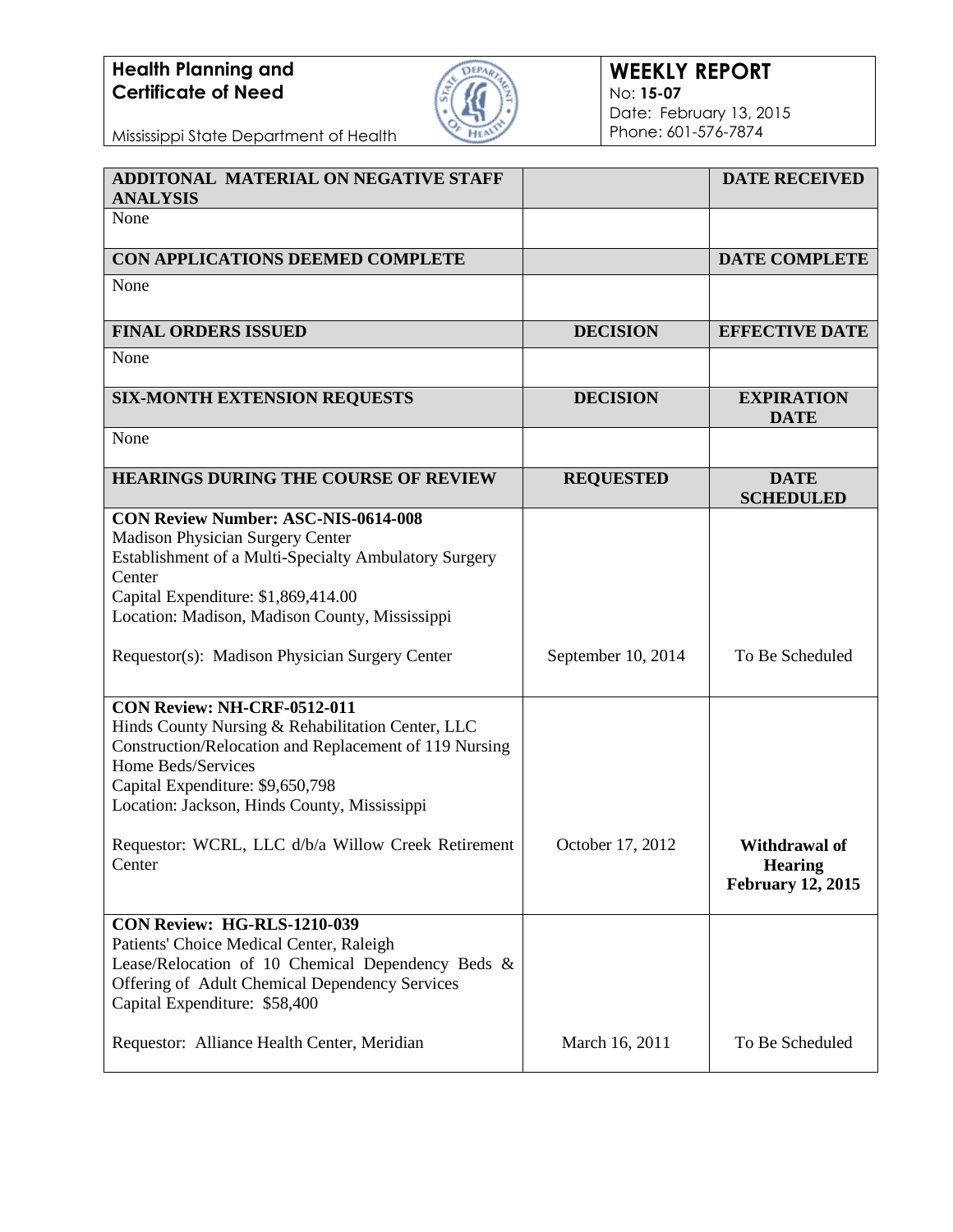

Mississippi State Department of Health

| CON Review: FSF-NIS-0610-025                           |                        |                 |
|--------------------------------------------------------|------------------------|-----------------|
| Gumtree Imaging, LLC Tupelo                            |                        |                 |
| Acquisition/Establishment and Offering of MRI Services |                        |                 |
| Capital Expenditure: \$1,090,000                       |                        |                 |
|                                                        |                        |                 |
| Requestor: The Imaging Center at Gloster Creek Village | <b>August 26, 2010</b> | To Be Scheduled |
|                                                        |                        |                 |
| CON Review: ESRD-NIS-0908-031                          |                        |                 |
| Fresenius Medical Care-Calhoun City                    |                        |                 |
| Establish/Const of a 6-Station ESRD Facility in        |                        |                 |
| <b>Calhoun County</b>                                  |                        |                 |
| Capital Expenditure: \$462,471                         |                        |                 |
|                                                        |                        |                 |
| <b>Requestor: Fresenius Medical Care</b>               | March 9, 2010          | To Be Scheduled |
|                                                        |                        |                 |
| CON Review: ESRD-NIS-0908-034                          |                        |                 |
| Fresenius Medical Care-West Point                      |                        |                 |
| Establish/Const of a 10-Station ESRD Facility in       |                        |                 |
| Clay County                                            |                        |                 |
| Capital Expenditure: \$380,000                         |                        |                 |
|                                                        |                        |                 |
| <b>Requestor: Fresenius Medical Care</b>               | March 9, 2010          | To Be Scheduled |
|                                                        |                        |                 |
| CON Review: ESRD-NIS-0908:035                          |                        |                 |
| Fresenius Medical Care-Water Valley                    |                        |                 |
| Establish/Const. of a 6-Station ESRD facility in       |                        |                 |
| Yalobusha County                                       |                        |                 |
| Capital Expenditure: \$462,471                         |                        |                 |
|                                                        |                        |                 |
| Requestor: Fresenius Medical Care                      | March 9, 2010          | To Be Scheduled |
|                                                        |                        |                 |
| CON Review: FSF-NIS-0808-024                           |                        |                 |
| Advanced Medical Imaging of Greenville, LLC            |                        |                 |
| Provision of MRI Services in Washington County         |                        |                 |
| Capital Expenditure: \$0                               |                        |                 |
|                                                        |                        |                 |
| Requestor: Delta Regional Medical Center               | December 3, 2008       | To Be Scheduled |
|                                                        |                        |                 |
| CON Review: FSF-NIS-0807-018                           |                        |                 |
| Desoto Imaging and Diagnostics, LLC                    |                        |                 |
| <b>Establishment of Mobile PET Services</b>            |                        |                 |
| Capital Expenditure: \$0                               |                        |                 |
|                                                        |                        |                 |
| Requestor: Baptist Memorial Hospital - DeSoto          | December 3, 2007       | To Be Scheduled |
|                                                        |                        |                 |